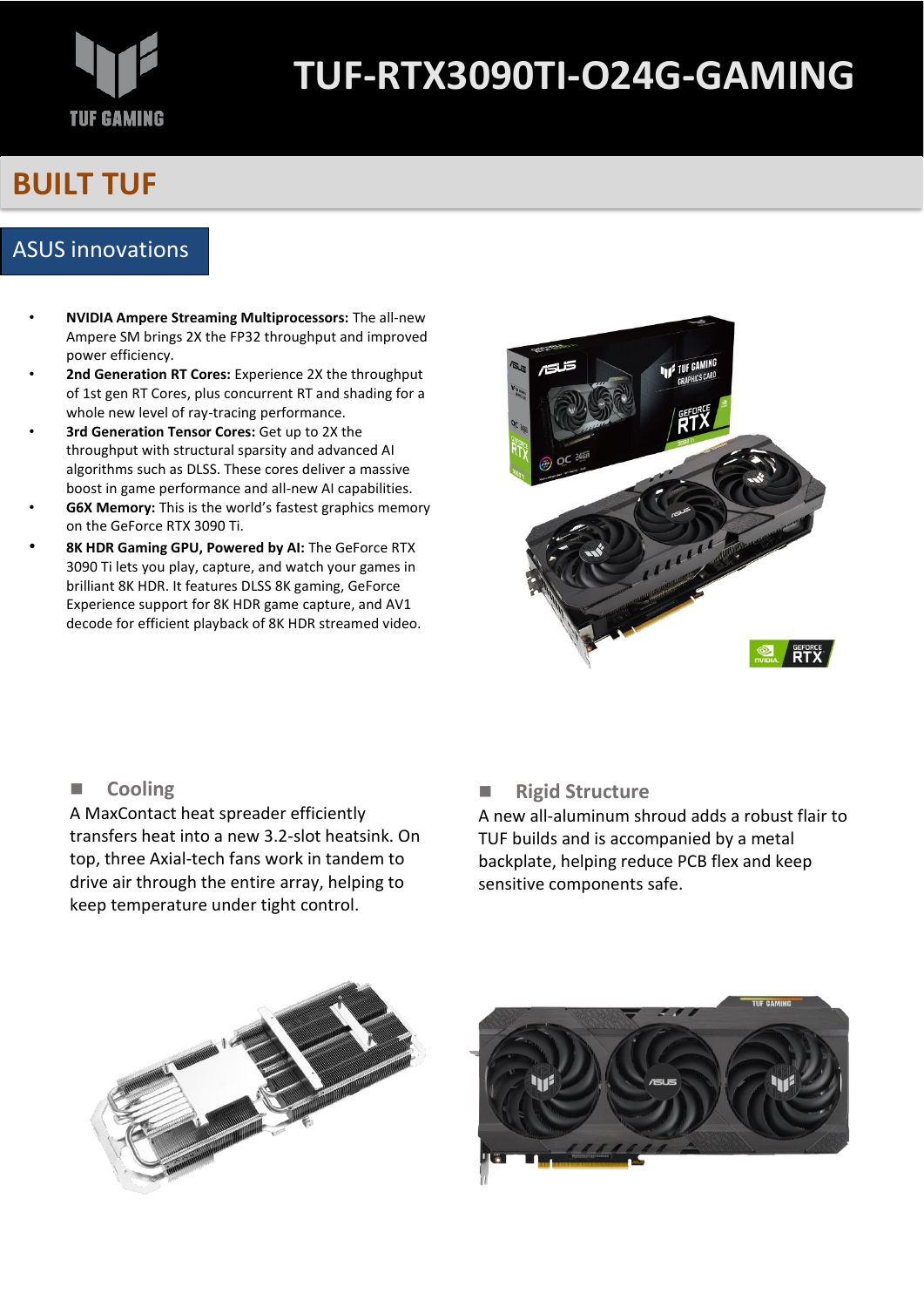# **TUF GAMING**

## ■ **Durability**

Dual ball fan bearings that stand up to tough conditions more readily than other bearing types and top-shelf capacitors that pass military-grade certification team up to boost product longevity. These components are soldered to the PCB using an Auto-Extreme automated manufacturing process, ensuring accurate placement and a perfect joint every time.

## ■ **Software**

Hardware and software come together to let you fully customize your experience and get the most out of your graphics card. GPU Tweak II allows for hardware tweaking and monitoring, and QuantumCloud utilizes your spare GPU computing power to generate passive income.





## ASUS Features **NV Features** NV Features



**24GB GDDR6X Memory:** On-board memory for the best gaming experience & the best resolution.





) **OC Edition: 1950 MHz** GPU boost clock in OC mode for outstanding gaming experience.





## **8K HDR GAMING**

Connect, play, capture, and watch in brilliant HDR at resolutions up to 8K with GeForce RTX 3090 or RTX 3090 Ti. Capture up to 8K HDR footage with the GeForce Experience™ ShadowPlay™ feature and play back smoothly with AV1 decode.

## **RAY TRACING**

Ray tracing simulates how light behaves in the real world to produce the most realistic and immersive graphics for gamers and creators. GeForce RTX 30 Series has 2nd generation RT Cores for maximum ray tracing performance.

## **YOUR AI-POWERED HOME STUDIO**

The NVIDIA Broadcast app transforms any room into a home studio—taking your live streams, voice chats and video conference calls to the next level with powerful AI effects like noise removal, virtual background, and more.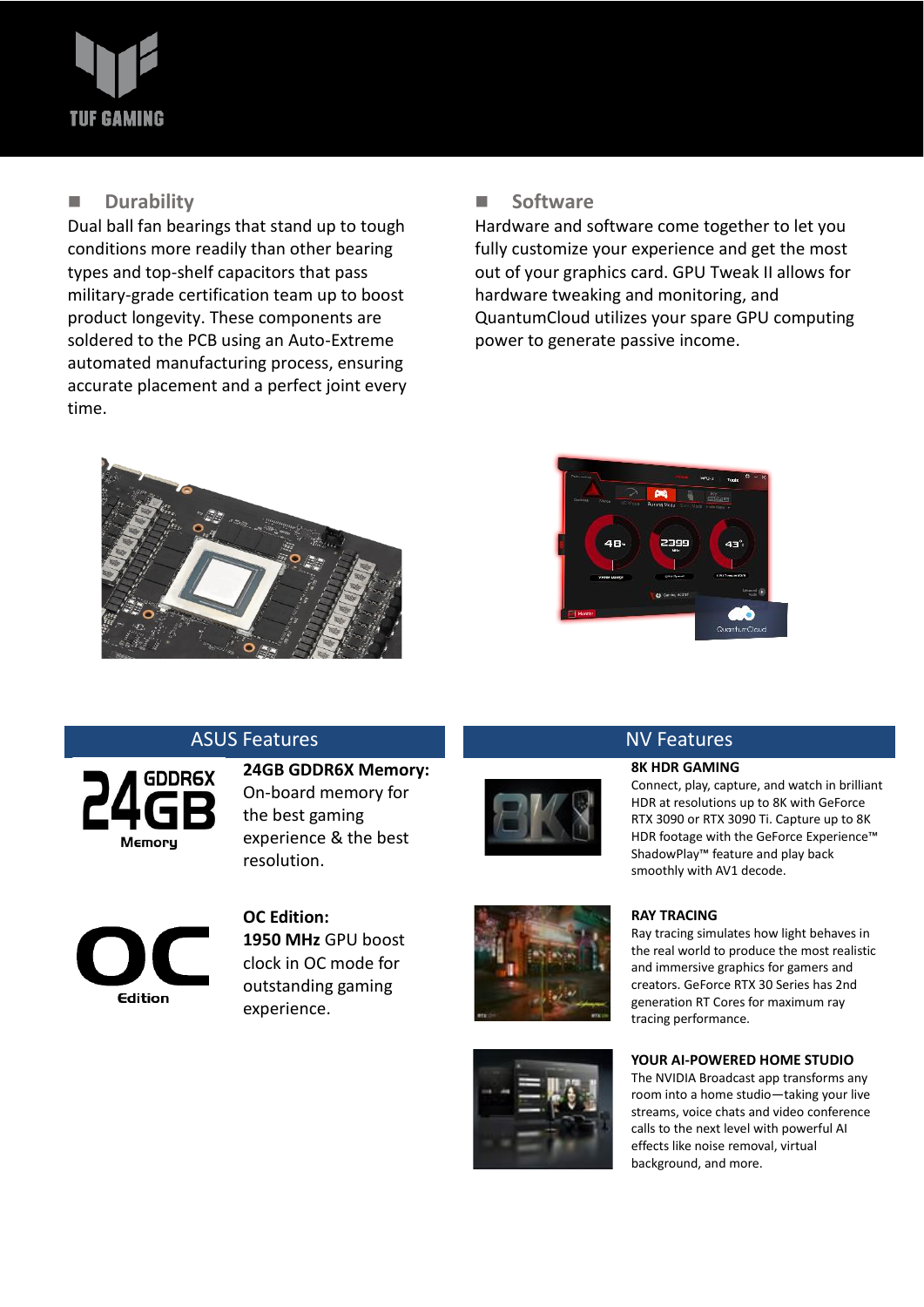# **TUF GAMING**



### **GEFORCE RTX 3090 FAMILY** THE BFGPUS

The GeForce RTX™ 3090 Ti and 3090 are big ferocious GPUs (BFGPUs) with TITAN class performance. Powered by Ampere— NVIDIA's 2nd gen RTX architecture—they double down on ray tracing and AI performance with enhanced Ray Tracing Cores, Tensor Cores, and new streaming multiprocessors. Plus, they feature a staggering 24 GB of G6X memory, all to deliver the ultimate experience for gamers and creators.



## **GET FASTER PERFORMANCE WITH NVIDIA DLSS**

MAX FPS. MAX QUALITY. POWERED BY AI. Get a performance boost with NVIDIA DLSS (Deep Learning Super Sampling). AIspecialized Tensor Cores on GeForce RTX GPUs give your games a speed boost with uncompromised image quality. This lets you crank up the settings and resolution for an even better visual experience.



### **UP YOUR CREATIVE GAME**

Take your creative projects to a new level with GeForce RTX 30 Series GPUs. Experience AI-acceleration in top creative apps and enhance your workflows with the NVIDIA Studio platform of dedicated drivers and exclusive tools. Whether you're rendering complex 3D scenes, editing 8K video, or seamlessly connecting and collaborating with NVIDIA Omniverse™, GeForce RTX GPUs give you the performance to create your best.

## **I/O Specifications**

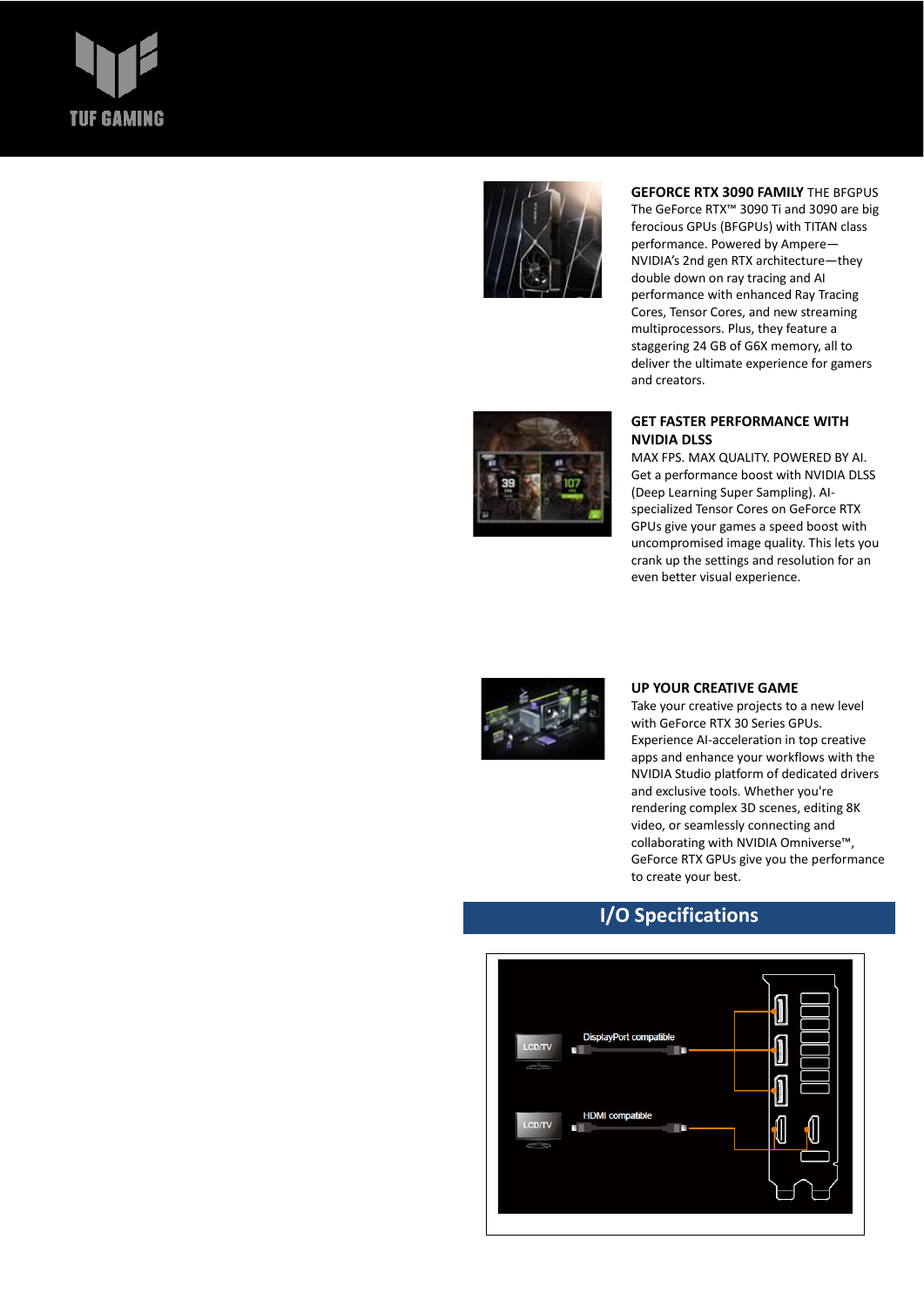

## Specifications

| <b>Model name</b>                  | TUF-RTX3090TI-O24G-GAMING                                                                                                                                                                                                                                                                                                                                                                                                                                                                                                                                                                                                                                                                                         |
|------------------------------------|-------------------------------------------------------------------------------------------------------------------------------------------------------------------------------------------------------------------------------------------------------------------------------------------------------------------------------------------------------------------------------------------------------------------------------------------------------------------------------------------------------------------------------------------------------------------------------------------------------------------------------------------------------------------------------------------------------------------|
| <b>Graphics Engine</b>             | NVIDIA GeForce RTX™ 3090 Ti                                                                                                                                                                                                                                                                                                                                                                                                                                                                                                                                                                                                                                                                                       |
| <b>CUDA</b> cores                  | 10752                                                                                                                                                                                                                                                                                                                                                                                                                                                                                                                                                                                                                                                                                                             |
| OpenGL®                            | OpenGL® 4.6                                                                                                                                                                                                                                                                                                                                                                                                                                                                                                                                                                                                                                                                                                       |
|                                    | OC mode: 1950 (Boost Clock)                                                                                                                                                                                                                                                                                                                                                                                                                                                                                                                                                                                                                                                                                       |
| <b>Engine Clock</b>                | Gaming mode: 1920 (Base Clock)                                                                                                                                                                                                                                                                                                                                                                                                                                                                                                                                                                                                                                                                                    |
| Memory Interface                   | 384 bit                                                                                                                                                                                                                                                                                                                                                                                                                                                                                                                                                                                                                                                                                                           |
| Video Memory                       | 24GB GDDR6X                                                                                                                                                                                                                                                                                                                                                                                                                                                                                                                                                                                                                                                                                                       |
| <b>Memory Speed</b>                | 21 Gbps                                                                                                                                                                                                                                                                                                                                                                                                                                                                                                                                                                                                                                                                                                           |
| <b>Power Connector</b>             | $1 \times 16$ pin                                                                                                                                                                                                                                                                                                                                                                                                                                                                                                                                                                                                                                                                                                 |
|                                    | 2 x Native HDMI 2.1                                                                                                                                                                                                                                                                                                                                                                                                                                                                                                                                                                                                                                                                                               |
| I/O                                | 3 x Native DisplayPort 1.4a                                                                                                                                                                                                                                                                                                                                                                                                                                                                                                                                                                                                                                                                                       |
| <b>HDCP Compliant</b>              | <b>HDCP 2.3</b>                                                                                                                                                                                                                                                                                                                                                                                                                                                                                                                                                                                                                                                                                                   |
| Digital Max. Resolution            | 7680 x 4320                                                                                                                                                                                                                                                                                                                                                                                                                                                                                                                                                                                                                                                                                                       |
| Maximum Display Support            | 4                                                                                                                                                                                                                                                                                                                                                                                                                                                                                                                                                                                                                                                                                                                 |
| NVLink/ Crossfire Support          | <b>NVLink</b>                                                                                                                                                                                                                                                                                                                                                                                                                                                                                                                                                                                                                                                                                                     |
| Recommended PSU                    | 1000 W                                                                                                                                                                                                                                                                                                                                                                                                                                                                                                                                                                                                                                                                                                            |
| <b>Bus Standard</b>                | <b>PCIE 4.0</b>                                                                                                                                                                                                                                                                                                                                                                                                                                                                                                                                                                                                                                                                                                   |
| What's in the box                  | 1 x Collection card                                                                                                                                                                                                                                                                                                                                                                                                                                                                                                                                                                                                                                                                                               |
|                                    | 1 x Speedsetup Manual                                                                                                                                                                                                                                                                                                                                                                                                                                                                                                                                                                                                                                                                                             |
|                                    | 1 x 16pin to 8pin Adapter Cable                                                                                                                                                                                                                                                                                                                                                                                                                                                                                                                                                                                                                                                                                   |
| Software Bundled                   | ASUS GPU Tweak II & GeForce Game Ready Driver & Studio Driver: please download all software                                                                                                                                                                                                                                                                                                                                                                                                                                                                                                                                                                                                                       |
|                                    | from the support site.                                                                                                                                                                                                                                                                                                                                                                                                                                                                                                                                                                                                                                                                                            |
| Slot                               | 3.2 slot                                                                                                                                                                                                                                                                                                                                                                                                                                                                                                                                                                                                                                                                                                          |
| <b>Dimension</b>                   |                                                                                                                                                                                                                                                                                                                                                                                                                                                                                                                                                                                                                                                                                                                   |
| Card Size (cm/inch)                | 325.9 *140.2 * 62.8 (mm)                                                                                                                                                                                                                                                                                                                                                                                                                                                                                                                                                                                                                                                                                          |
|                                    | 12.83 * 5.52 * 2.47 (inch)                                                                                                                                                                                                                                                                                                                                                                                                                                                                                                                                                                                                                                                                                        |
| Color Box (mm)                     | 534 x 265 x 85 (mm)                                                                                                                                                                                                                                                                                                                                                                                                                                                                                                                                                                                                                                                                                               |
| Weight                             |                                                                                                                                                                                                                                                                                                                                                                                                                                                                                                                                                                                                                                                                                                                   |
| Single Card (KG)                   | 1.7 kg                                                                                                                                                                                                                                                                                                                                                                                                                                                                                                                                                                                                                                                                                                            |
| Product Weight (with packing) (KG) | 2.7 kg                                                                                                                                                                                                                                                                                                                                                                                                                                                                                                                                                                                                                                                                                                            |
| <b>Note</b>                        | * Our wattage recommendation is based on a fully overclocked GPU and CPU system<br>configuration. For a more tailored suggestion, please use the "Choose By Wattage" feature on<br>our PSU product page: https://rog.asus.com/event/PSU/ASUS-Power-Supply-Units/index.html<br>* All specifications are subject to change without notice. Please check with your supplier for<br>exact offers. Products may not be available in all markets. If you do not use the latest and current<br>specifications of ASUS products, you shall be liable for all loss and damage claimed by third party<br>to ASUS based on false advertising or any other issues caused from using false specifications of<br>ASUS products. |